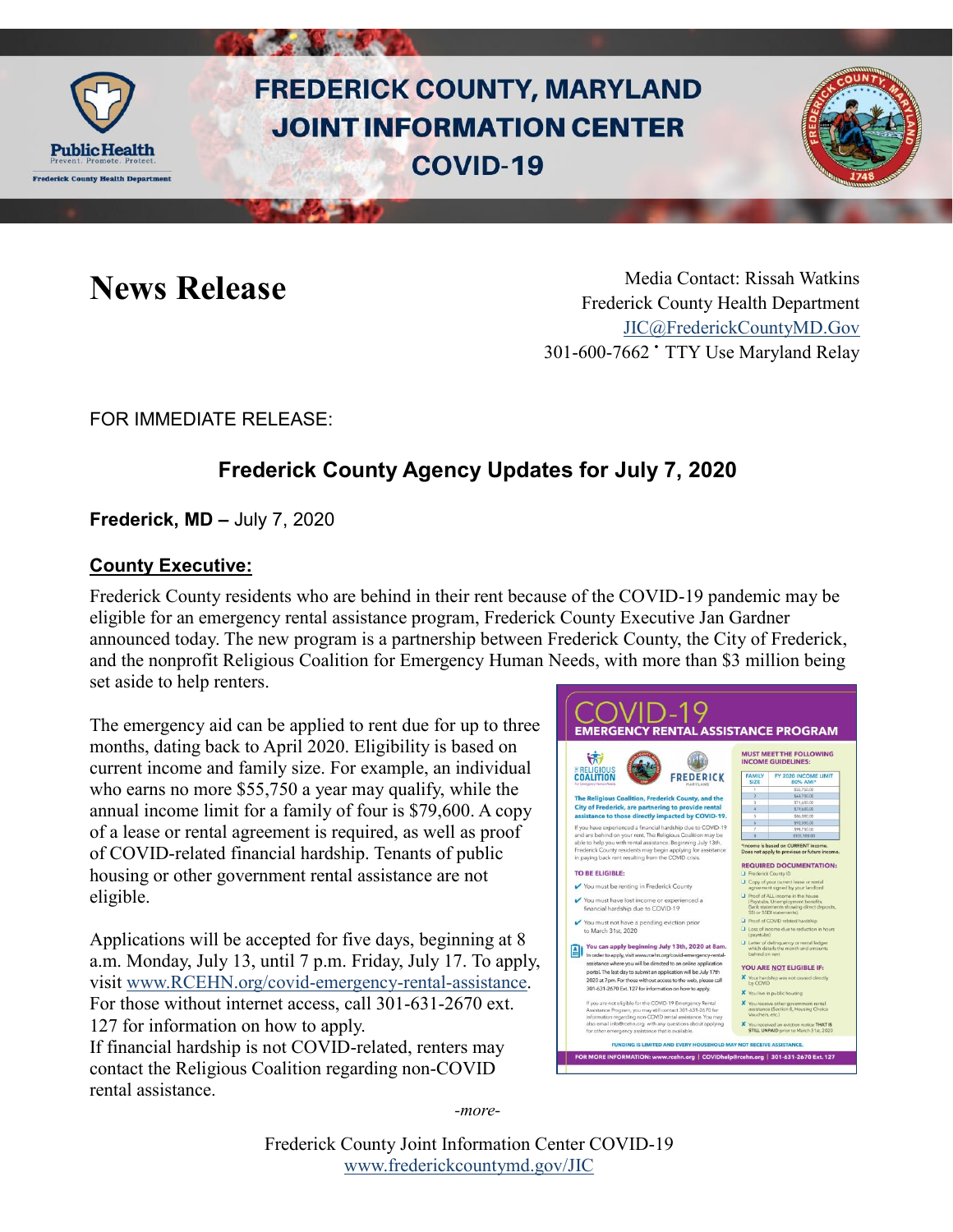

#### **Page 2/JIC**

### **Frederick County Health Department:**



**Confirmed Deaths** 

113 Change in Last 24 Hours: +0



Note: the number of cases went down due to corrections to cases from Carroll County that were initially assigned to Frederick County. Please check our dashboard for daily statistics: [http://FrederickCountyMD.gov/COVIDstats.](http://frederickcountymd.gov/COVIDstats)

#### *Upcoming Testing Clinics*

The Frederick County Health Department testing clinics are open to the public with no appointment. Face coverings and physical distancing are required, but no documentation, insurance, or doctor's order is needed. Testing is FREE and you don't have to be sick to be tested. Go to [health.frederickcountymd.gov/coronavirus](https://health.frederickcountymd.gov/614/Novel-Coronavirus-COVID-19) for details.

Upcoming testing clinics will be at:

- Thursday, July 9 at 110 W. South Street in Frederick (parking lot of Gary L. Rollins Funeral Home) from 4-6pm
- Thursdays in Brunswick at Railroad Square from 5-7pm
- Fridays in Thurmont in the municipal building parking lot, 615 E. Main Street, from 5-7pm
- Saturdays at 101 West All Saints Street in Frederick (parking lot of the Asbury United Methodist Church) from 1-3pm
- Tuesdays at the Seton Center, 226 Lincoln Ave in Emmitsburg, 12-2pm

#### *Frequently Asked Question:*

Q. I went to [name] business and the employees and/or customers weren't wearing face coverings. What should I do?

A. There are two things we ask you to do in this situation. 1) If you have questions or concerns about a business complying with the Governor's orders for face coverings, please email details to [FCHDHealthInfo@FrederickCountyMD.gov](mailto:FCHDHealthInfo@FrederickCountyMD.gov) so that we can follow up on the information.

2) We encourage all our residents to take personal steps to lower your own risk by being aware of what's going on around you. If you see people not wearing face coverings, the best thing you can do is to keep even greater distance between you and them than the normally recommended 6 ft. They may not be able to wear face coverings due to health issues, and keeping your distance helps keep you and them safer. Thank you for your efforts to keep our community healthy! #LoveFrederick

*-more-*

Frederick County Joint Information Center COVID-19 [www.frederickcountymd.gov/JIC](https://frederickcountymd.gov/JIC)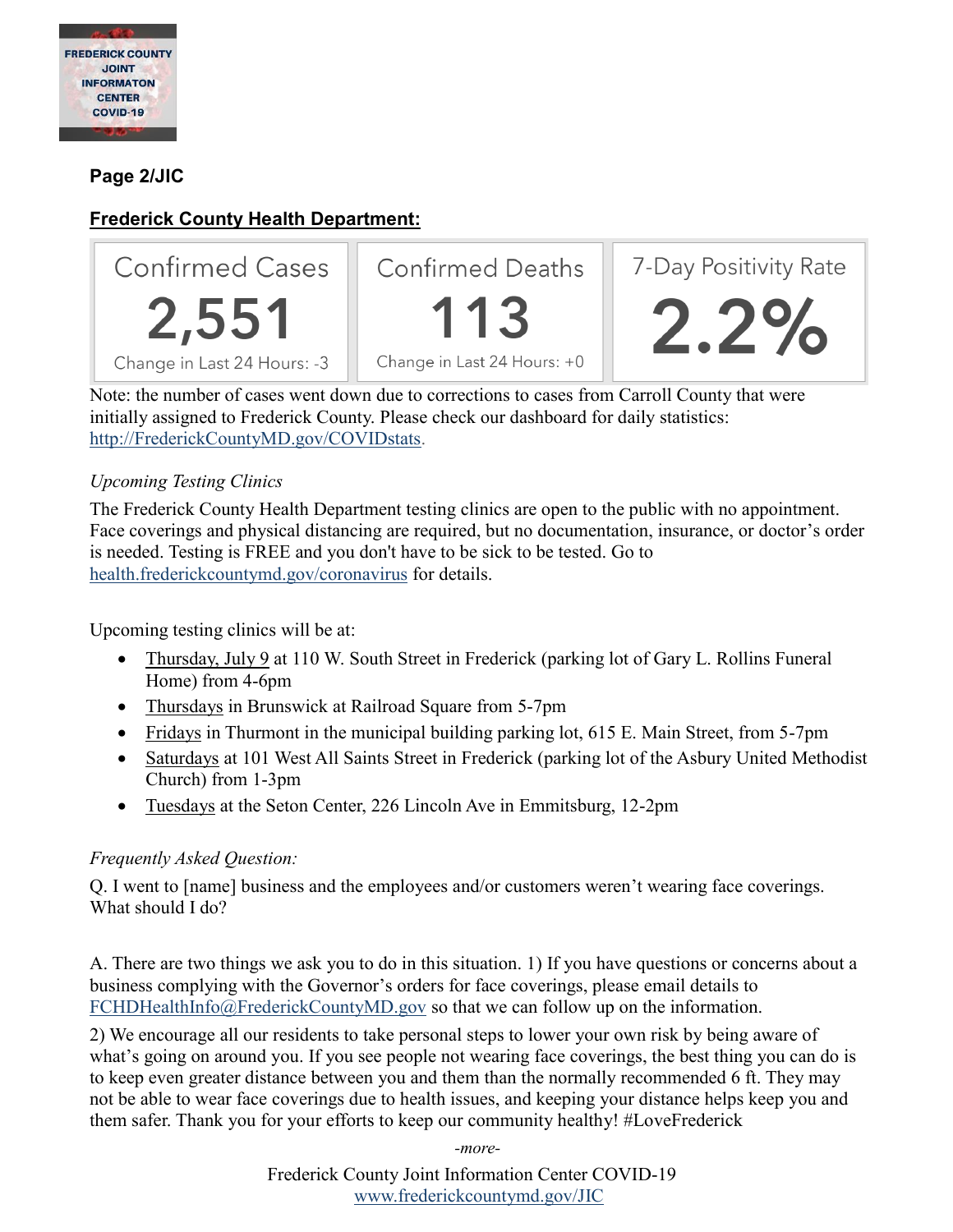

#### **Page 3/JIC**

#### **City of Frederick:**

#### *Parks and Recreation Announce Additional 'Return to Recreation' Activities*

After consultation with City leaders and the evolving reopening guidance from the State, the Parks and Recreation Department is announcing the following updates to operations, closures, and cancellations:

- o Return to Recreation programming will begin Monday, July 13, 2020. Programming will include indoor fitness classes, tennis lessons and camps, pickleball, and other activities. *View the Return to Recreation – [Summer 2020 Program Brochure](https://gcc02.safelinks.protection.outlook.com/?url=https%3A%2F%2Fwww.cityoffrederickmd.gov%2FDocumentCenter%2FView%2F18118%2FSummer-_Brochure_2020&data=02%7C01%7Cawaters%40cityoffrederickmd.gov%7C9da48a27541247190eb508d822907e8a%7Cc379f8550dee4b099f890cee3aa7f761%7C0%7C0%7C637297351277644645&sdata=vf1sfyId8AHSCWHNcU2BSOesWaNTzUdn0Lqz%2Bukd%2F%2FQ%3D&reserved=0) | [Register Now](https://gcc02.safelinks.protection.outlook.com/?url=https%3A%2F%2Fweb1.vermontsystems.com%2Fwbwsc%2Fmdfrederickwt.wsc%2Fsplash.html&data=02%7C01%7Cawaters%40cityoffrederickmd.gov%7C9da48a27541247190eb508d822907e8a%7Cc379f8550dee4b099f890cee3aa7f761%7C0%7C0%7C637297351277649637&sdata=VWQgPNUuER3oybGAiy4Hwg6VpawEgU%2F28slJFBxZdaY%3D&reserved=0)*
- o The Department will be offering six outdoor playground program camp locations which include Greenleaf, Hillcrest, Lake Coventry, Monocacy Village, Overlook, and Willow Brook Parks. The program will operate weekdays July 6, 2020, through August 21, 2020, from 8 AM to 5 PM. *View the Return to Recreation – [Summer 2020 Program Brochure](https://gcc02.safelinks.protection.outlook.com/?url=https%3A%2F%2Fwww.cityoffrederickmd.gov%2FDocumentCenter%2FView%2F18118%2FSummer-_Brochure_2020&data=02%7C01%7Cawaters%40cityoffrederickmd.gov%7C9da48a27541247190eb508d822907e8a%7Cc379f8550dee4b099f890cee3aa7f761%7C0%7C0%7C637297351277654629&sdata=AFOAmOvoq2pf10Bi9GcYUwFOrhK42ECc1fWCfLc%2BYyo%3D&reserved=0) | [Register Now](https://gcc02.safelinks.protection.outlook.com/?url=https%3A%2F%2Fweb1.vermontsystems.com%2Fwbwsc%2Fmdfrederickwt.wsc%2Fsplash.html&data=02%7C01%7Cawaters%40cityoffrederickmd.gov%7C9da48a27541247190eb508d822907e8a%7Cc379f8550dee4b099f890cee3aa7f761%7C0%7C0%7C637297351277654629&sdata=06cmQogJQQcnkQU81cH1tinD%2FB4AiRWPHYDIpxTnTRA%3D&reserved=0)*
- $\circ$  The William R. Diggs pool will open on Monday, July 13, 2020, with safety precautions, limited capacity, physical distancing, and a reservation system in place for city residents only. *View [Additional Information](https://gcc02.safelinks.protection.outlook.com/?url=https%3A%2F%2Fwww.cityoffrederickmd.gov%2F1465%2FCovid-19-Diggs-Pool-Swim-Block-Registrat&data=02%7C01%7Cawaters%40cityoffrederickmd.gov%7C9da48a27541247190eb508d822907e8a%7Cc379f8550dee4b099f890cee3aa7f761%7C0%7C0%7C637297351277634662&sdata=NyWQoSBDx5dXeXuds1js5s%2B9i6%2B%2B6ojr7XTrTA6dRKw%3D&reserved=0) | [Register Now](https://gcc02.safelinks.protection.outlook.com/?url=https%3A%2F%2Fweb1.vermontsystems.com%2Fwbwsc%2Fmdfrederickwt.wsc%2Fsplash.html&data=02%7C01%7Cawaters%40cityoffrederickmd.gov%7C9da48a27541247190eb508d822907e8a%7Cc379f8550dee4b099f890cee3aa7f761%7C0%7C0%7C637297351277639654&sdata=ppAlag6jUVvcEw7m9UrlVwnhsqvPQQo7Cl74bgEeZKc%3D&reserved=0)*
- o The Edward P. Thomas, Jr. pool will remain closed for the Summer 2020 season. This decision was reached after carefully considering the significant staffing shortages, continued maintenance delays, and restrictive guidelines for safe operations. We appreciate the community's understanding, and we continue to prioritize the life, health, and safety of our community and employees.

All previously announced openings and timelines remain. Residents may call 301-600-6972 for the latest information regarding programs and facilities.

See more details here: <https://www.cityoffrederickmd.gov/CivicAlerts.aspx?AID=6250>

#### *City Passes Ordinance Prohibiting Rent Increases*

In the City's latest efforts to relieve residents impacted by the COVID-19 pandemic, the Mayor and Board of Aldermen passed an ordinance prohibiting the increase of rent and application of late fees during and after the Governor's State of Emergency. This ordinance, which was brought forward by Alderman Ben MacShane, aims to promote housing stability during the COVID-19 pandemic and to prevent avoidable homelessness.

See more details here:<https://www.cityoffrederickmd.gov/CivicAlerts.aspx?AID=6249>

*-more-*